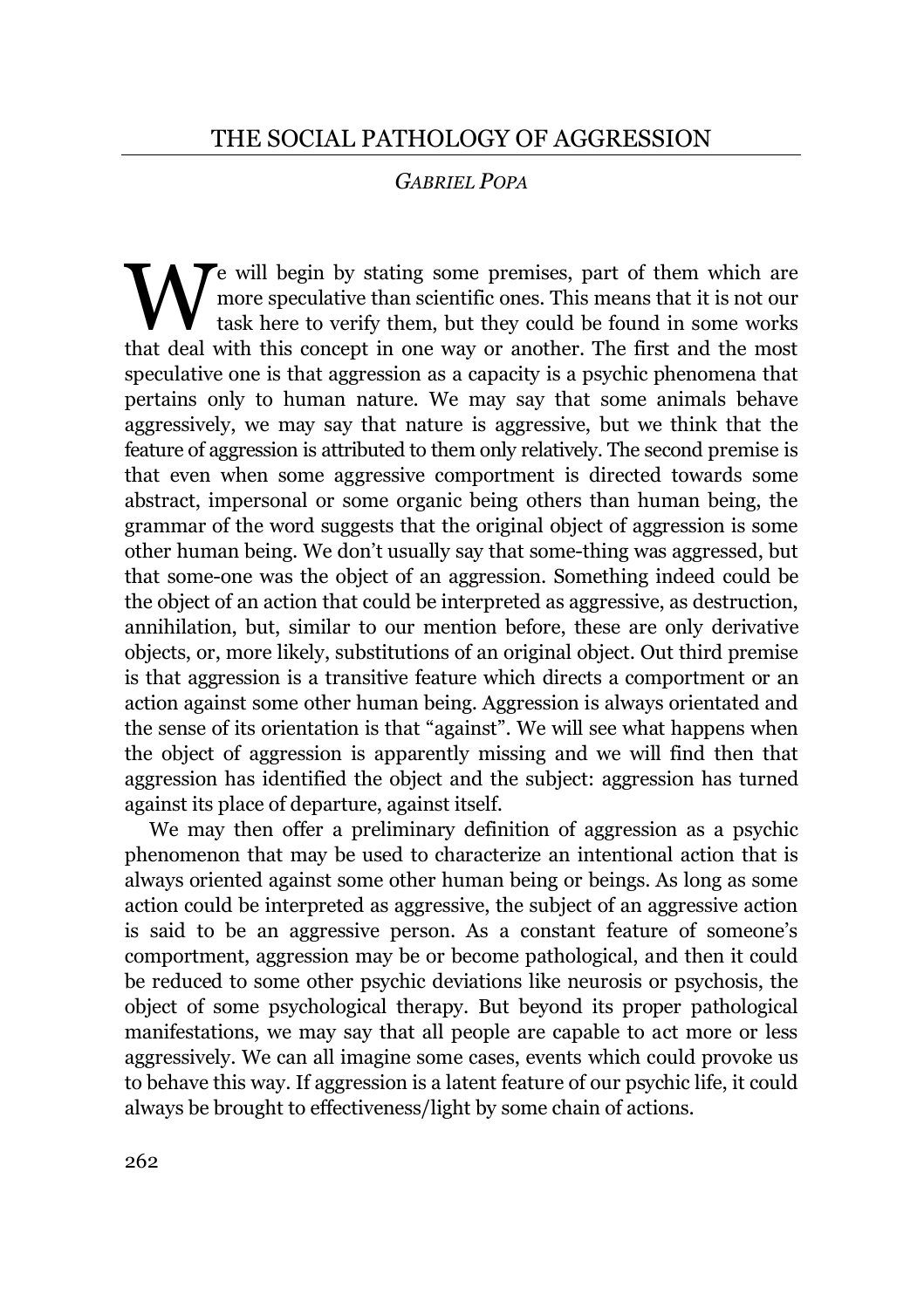The question is how and when do we know that an action is turned into aggression? What makes an action an aggressive one? Within the WW2, Germany was considered an aggressive state. Russia is now being considered an aggressive state, and ISIS is considered an aggressive organization. What do we mean by these statements? What are their truth conditions? In fact, as the current debate about the political dimension of aggression is concerned, the crime of aggression is related to the individual responsibility for illegal war. An internationally agreed concept of political aggression would enable the international courts to 'judge and punish political and military leaders for planning, preparing, initiating and executing illegal wars' (Weisbord, 2009, p.4). Illegal war means here the crossing of a state's border that threatens the community and its members forcing them to fight and die in defense of that state, or undermines that community's ability to protect the human rights of its members (Weisbord, 2009, p.4). The cited work has as its main concern the conceptualization of aggression in order for it to stand as a fully fledged premise that may serve as a foundation for judging and punishing the crime of aggression in contemporary historical context where the main aggressive organization are no longer the states but smaller, transnational ones, like the well known Al Qaeda or ISIS. We will not enter into this debate which is not our concern here, but what interest us here are the main criteria that may serve to consider an action as aggressive. Our first mention is that, even if a state or some other organization is considered aggressive, the responsibility is to be found individually. The one or the ones to be held responsible, judged and punished are the key persons involved in that action, as preparing, initiating or executing it. The second mention is that aggression is related to some action that is punishable – like the illegal war.

Our third mention is the difficulty to conceptualize aggression. Even if we have only searched so far for the political quest for the concept of aggression, it could be easily emphasized that this difficulty pertains to any of the social levels that deals with this type of actions. We believe this fact to be due to the hermeneutical dimension of any definition that applies to aggression, regardless if we understand here the psychic phenomenon, the capacity or propensity to aggression, or its effectiveness as an action. This means that any attempt to conceptualize and define aggression should deal first with the issue of interpreting an action, thought, intention as an aggressive one. This interpretation, which takes place for the first time in common language, should unfold itself and become one that is theoretically founded, in order for it to be institutionalized. Something is preserved at each stage of this process, and that is the fact that aggression is something that should be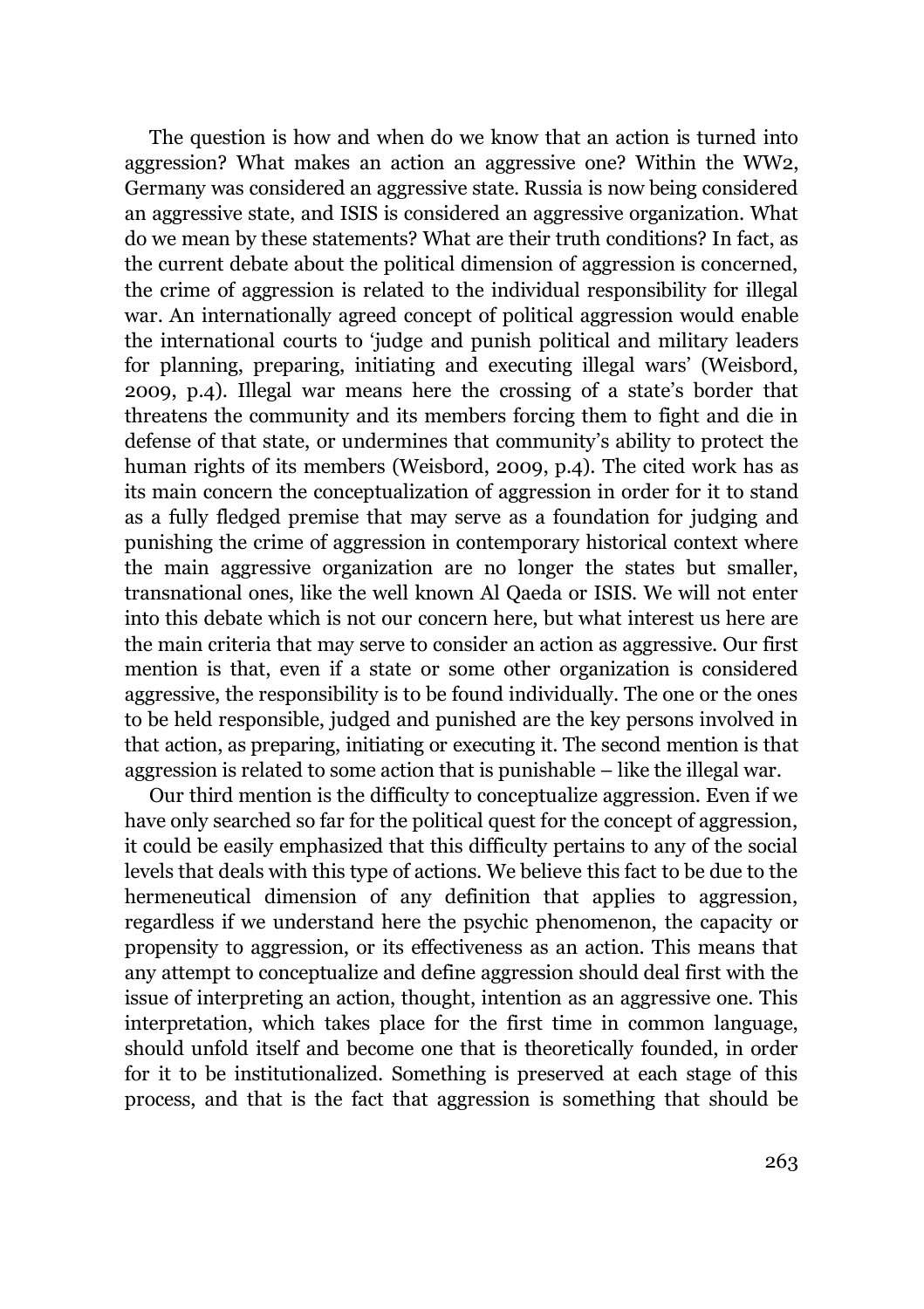diminished, attenuated or even annihilated, and this is the job of moral or religious precepts or of the coercive system.

It could be rightfully objected that there are some forms of aggression that are accepted and acceptable in most of the so called civilized social communities. From the beginning we should state that, as we have seen in our previous mention of the illegal war, aggression is accepted as a form of self-defense, regardless if are talking here about defense war, of self-defense personal actions. Beyond that, there are many forms of aggression that could be emphasized through any sociological research into the categories of aggression, like politics, music, sports, popular manifestations or cultural events like movies, theatrical plays and so on. So it seems that even if society is rejecting some forms of aggression, the same society is trying to preserve some of its manifestations. We will see a reason for this dialectic of presence and absence of aggression in what follows.

We should conclude our introductory part here by saying that, for all that we have found out so far, aggression seems to be a social phenomenon, and this means that aggression has a definite social component that is a part of any attempt to understand and define it. Aggression, as a primary phenomenon, is always accompanying an intention, thought or action but only to direct this action against some other human being. An encounter between two or more human beings constitutes the necessary condition for any aggressive action. But, it could be said that this is not something that deserve an investigation. We all know, even if we did not put our thoughts into it, that aggression is something directed against someone and that aggression is something that, at least in its harmfully manifestations, is something that any civilized society should punish and eradicate. Aggression is condemnable when it impinges some other's rights as they are recognized within that society. Aggression is then some behavioral disposition that is not to be let to become manifest when it harms other people. But there is another thing to aggression that may deserve a critical exploration, a closer inspection, a fact that could serve as an explanatory momentum for both the development of organized/civilized societies and the development of human beings as social beings. Aristotle had said that men are social beings, they need the company of other people and this is one of anyone's most primary instincts. But there are some other contents that point into the fact that, beyond being social beings, the first organized communities arose from the need to protect their members from both mutual aggression and aggression from some other people, which are not part of that social organization. It seems that we should add the encounter of human beings as a sufficient condition for aggression, and not just a necessary one, as we contended for the first time.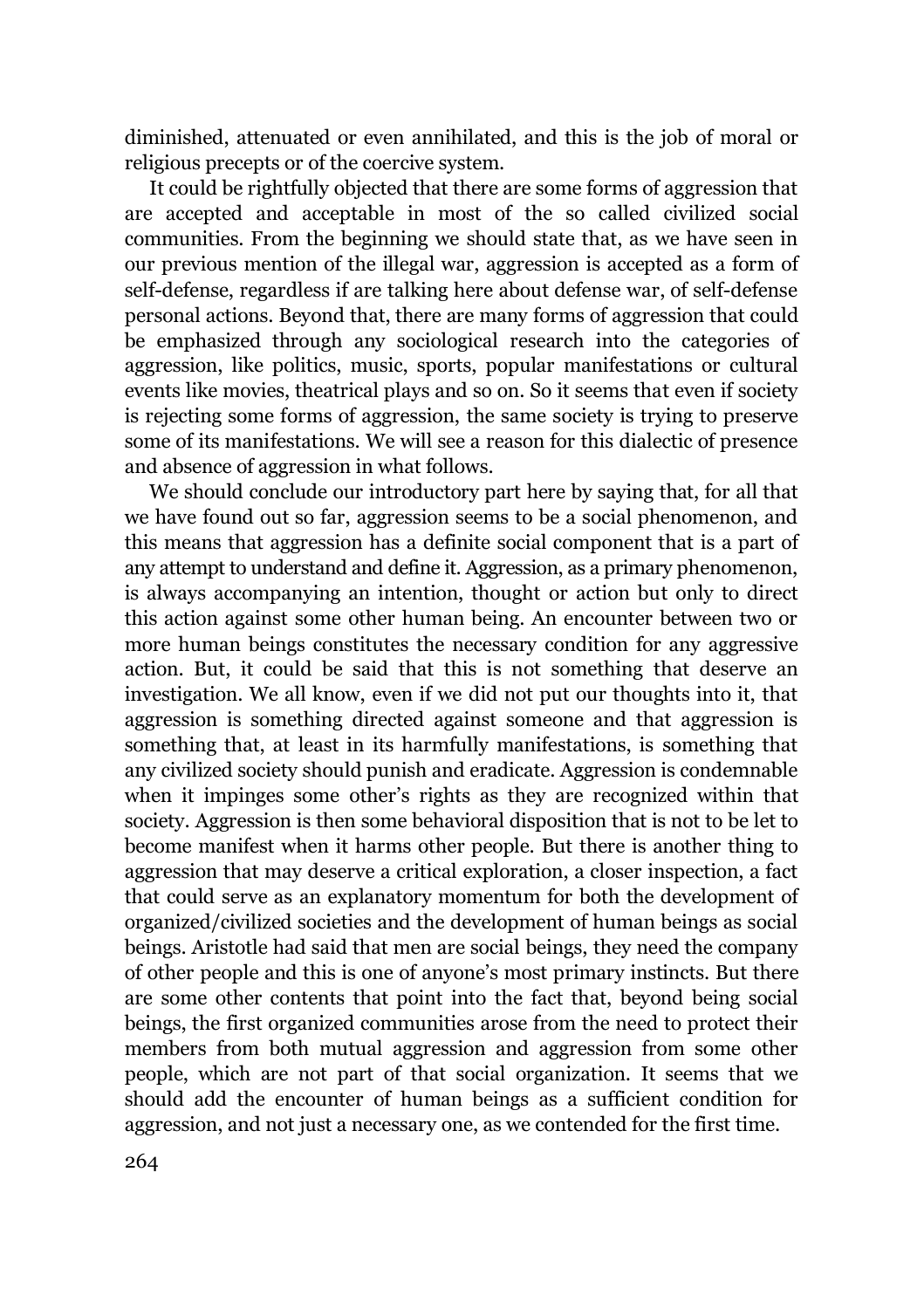Stemming from Plato's tripartite division of the soul, Francis Fukuyama in his work *The End of History and the Last Man*, emphasize the *thymotic* part of the soul as the one that could best explain what he considers to be the process of historical evolution which ends in the liberal democratic societies. Interpreted in Hegelian terms as the "struggle for recognition", it is said to constitute the most important, both active and explicative, moment of the historical reason whose finality is the mutual harmless recognition of this desire for recognition. The latter is the desire to be desirable in other people's eyes, the desire to be recognized as valuable human beings. The *locus* or the seat of this desire is that part of the soul of which Plato was saying that is crucial for the guardians of its imagined city in his *Republic*. The connection between *thymos* and the desire for recognition is made through investing the *thymos* with that 'propensity to invest the self with a certain value and to demand recognition for that value' (Fukuyama, 1992, p.XVII). The connection between *thymos*, desire for recognition and our discussion about aggression will be made through the statement that, at the beginning of the history, the former's expression was actually a fight, a struggle for recognition that determines its actors to put their lives at stakes. The first organized societies were hierarchically established ones, of masters and slaves, and the main criterion for this division was one's determination to risk his life in order for him to be recognized as superior. The idea of the end of history is grounded in the presumable finality of the historical process, that is considered not as the end of historical events, but as the final stage of the social organizing evolution, allowing a mutual, universal recognition of human rights as such, a recognition that does not suppose that anyone should effectively be in danger or losing his life on that way. As it appears at the end of history, the society is able to reconcile the two most fundamental human instincts or desires, the desire for recognition and the self preservation.

As any discussion about the finality and the end of history wishes to be meaningful, it also has to consider what has been called the nature condition of humanity or 'the first man' in Fukuyama's expression. In few words, we are talking here about human nature before the first appearance of something like a organized community, before civilization has arrived. According to Hegel, or more likely to one of his well known interpreters, Alexandre Kojeve, beyond men's 'positive' desires toward something that can satisfy his bodily needs like hunger, thirst and so on, common to both men and their genus – the animal, man also desires that he is recognized by his fellows and this desire for recognition is the one that makes the human being a social being. This desire for recognition has, as its first consequence, the self identification of someone as self conscience, but beyond that, its impetus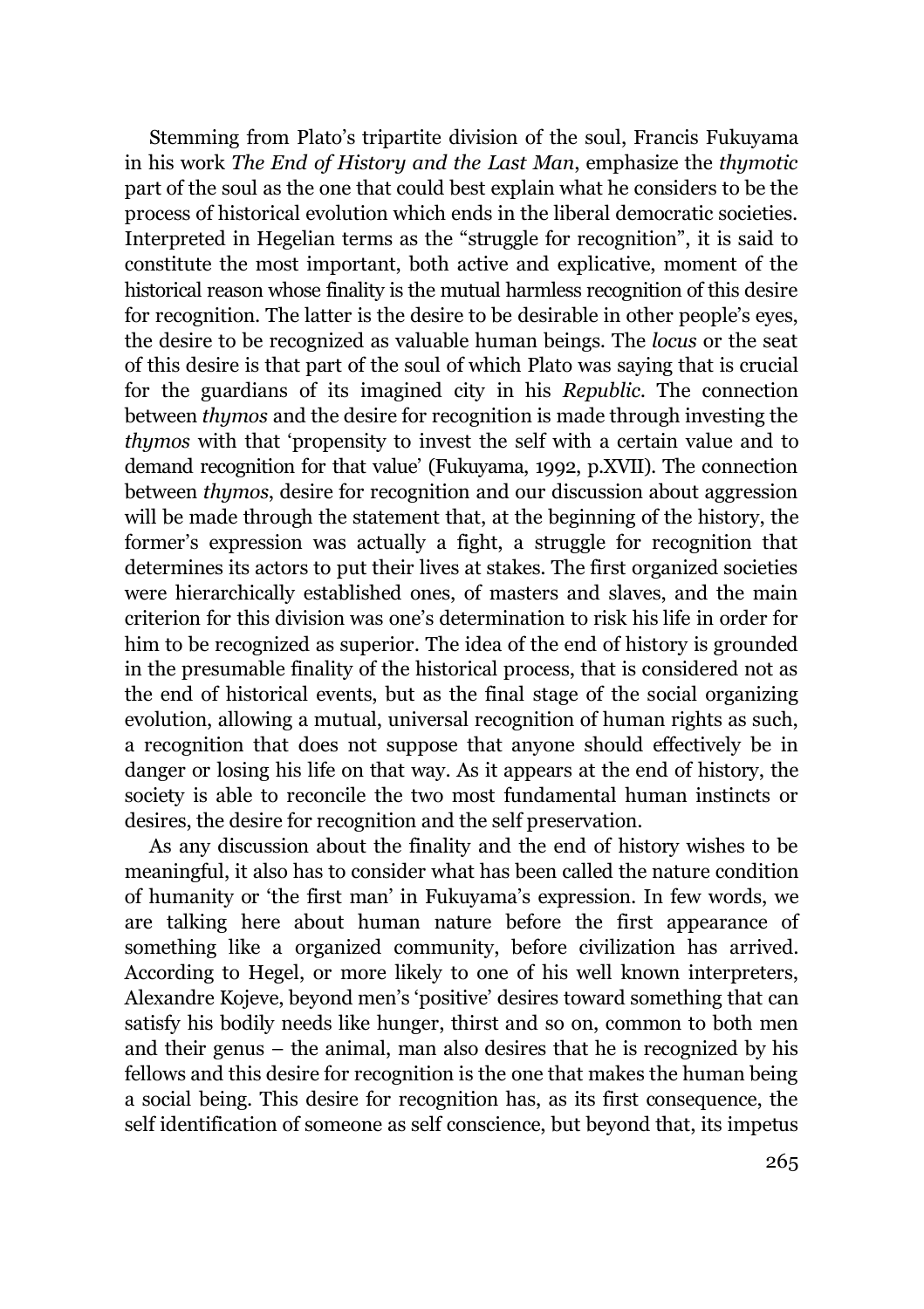is towards its recognition as human being or human nature. This propensity of human nature towards recognition is the one that stands at the beginning of the history as the key moment involved in the constitution of civilized societies but, as we already mentioned, the desire for recognition is turned into a real battle, into a bloody battle. These primal societies are nothing more than the outcome of this struggle for recognition that could end in one of the following ways: death or both combatants, death of one of them, or survival of both and the establishing of a society that is divided between masters and slaves. The masters are the ones willing to risk their lives until the end while the slaves are the ones submitting to the preservation of life.

As Fukuyama admits, this may sound strange to our present days. And it should sound strange in any civilized society that has as its main concern the protection of civil rights, life being the first of them. As we may contend that the desire for recognition still plays some role in our daily routine, with its most visible expressions like the wish of fame and social status, we do not see them as disguised forms of that primary desire that may turn in the loss of life. We are no longer in a position that requires someone to put his life at stake along the way to his being recognized as a human being. The bourgeois ethics of proper liberal political philosophy that has been developed starting with the writings of Hobbes and Locke in the XVII<sup>th</sup> Century, has always been focused on a dialectic of desire and reason. According to this, as we may observe in some of wittings of the other grounding figures of contemporary democracy as Rousseau's social contract, the constitution of a civilized society has as its main goal the domination of reason over the other parts of the human soul like instincts and desires. This takes the form of a rational (reason-able), conscious, self-imposed renunciation of the satisfaction that is demanded by one's deep, natural desires as it is the only way to assure the survival of the individual, as a member of a community that could protect him against mutual or some other's violent actions. This has been done only through enhancing the surviving instinct and turning it against a more and more impoverished and diminished desire for recognition.

But the "thymotic" dimension of the soul is not only orientated towards aggression as we may understand it by stating that its primary expression is that struggle, violent 'war of every man against every man' as we see in Hobbes. *Thymos* is also that part of the soul that is the seat every man's most desirable features like courage, justice, spiritedness and so on. As we know, Plato's tripartite division of the soul is paralleled by his social tripartite division where the defenders of the city are the most powerful expression of that component of the soul which is *thymos*. When orientated towards the enemies, aggression is a fundamental part of the military training. Aggression it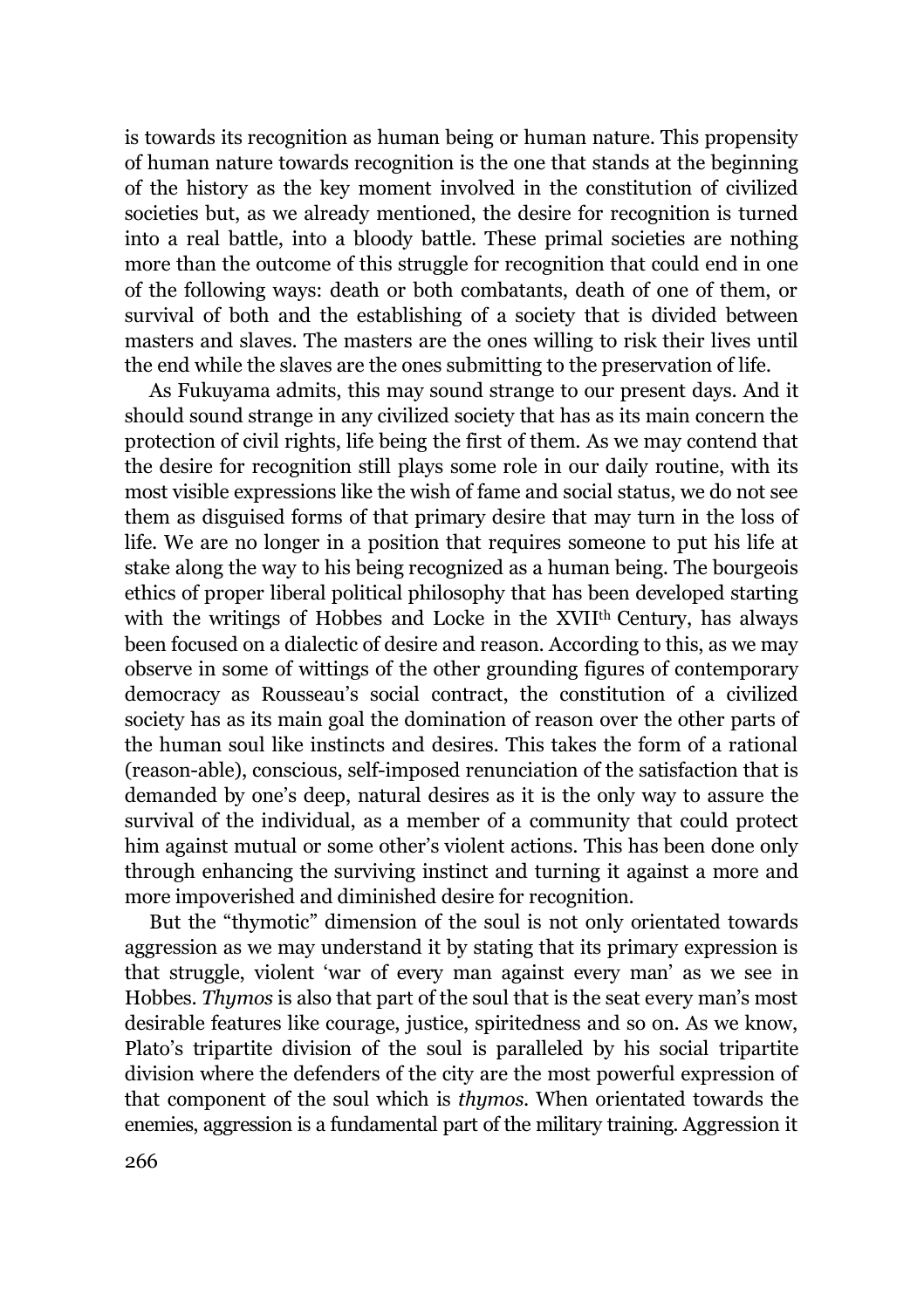then justified when it is used for protection against what may threaten the city and the social order within its walls. But, we may ask, even if the aggression as a feature of the *thymos* may play an important role in defending some social organization like Plato's city, why should we preserve the same impetus toward aggression in what concerns the human *psyche*? The guardians, defenders or soldiers have to protect some social order that is commonly accepted within some society, but what is to defend in case of some individual? His life is already protected within that society through laws and law enforcement institutions. When attached to the class of guardians the preservation of *thymos* could be something that has benefits for the entire society, as the evaluation that is part of the *thymos* is something that has been objectively accepted by the large majority of its members. But when internalized, the same evaluation is something subjective, which pertains to our own ability to evaluate ourselves, and then it could be, and usually it is, something that could contradict other's evaluation of our selves or of their selves. Someone's desire for recognition imposes itself to other people and then it may become aggressive as it collides with others evaluating us. When detached from its objective ground, the desire for recognition becomes what is called *megalothymia*, the subjective impetus toward recognition as better than the others. *Megalothymia* is someone's own hyper evaluation that is the feature of aristocratic societies, a radicalization of the desire for recognition that requires that our qualities are recognized as superior to others.

There is a question that remains unanswered in Fukuyama about the difference between the desire for recognition and its hyper version, which makes it difficult to separate what is a universal feature of the human soul from its radicalization. But there are two things that deserve to be highlighted at the end of our discussion of his work. The first of them is that is it the desire for recognition that first delivers us to aggression towards other people, and that it is something that characterizes the first recorded encounters between humans. Beside the original war that set people against people as it is recollected by the Locke and Hobbes, this is an intuition that first affects the encounter or people as such, and we mention here one of Sartre's plays where hell is said to be the timeless encounter that brings people starring into each other's eyes forever. But, besides being the trigger of aggression, the same desire for recognition is one of the most important moments of the constitution of civilized society, as they were means of protection against that aggression. The second mention is that the historical process is a transition from *megalothymia*, the desire to be recognized as better, to *isothymia*, the desire to be recognized as equal. The object of the desire for recognition has been displaced in order to be accepted amongst the members of the civilized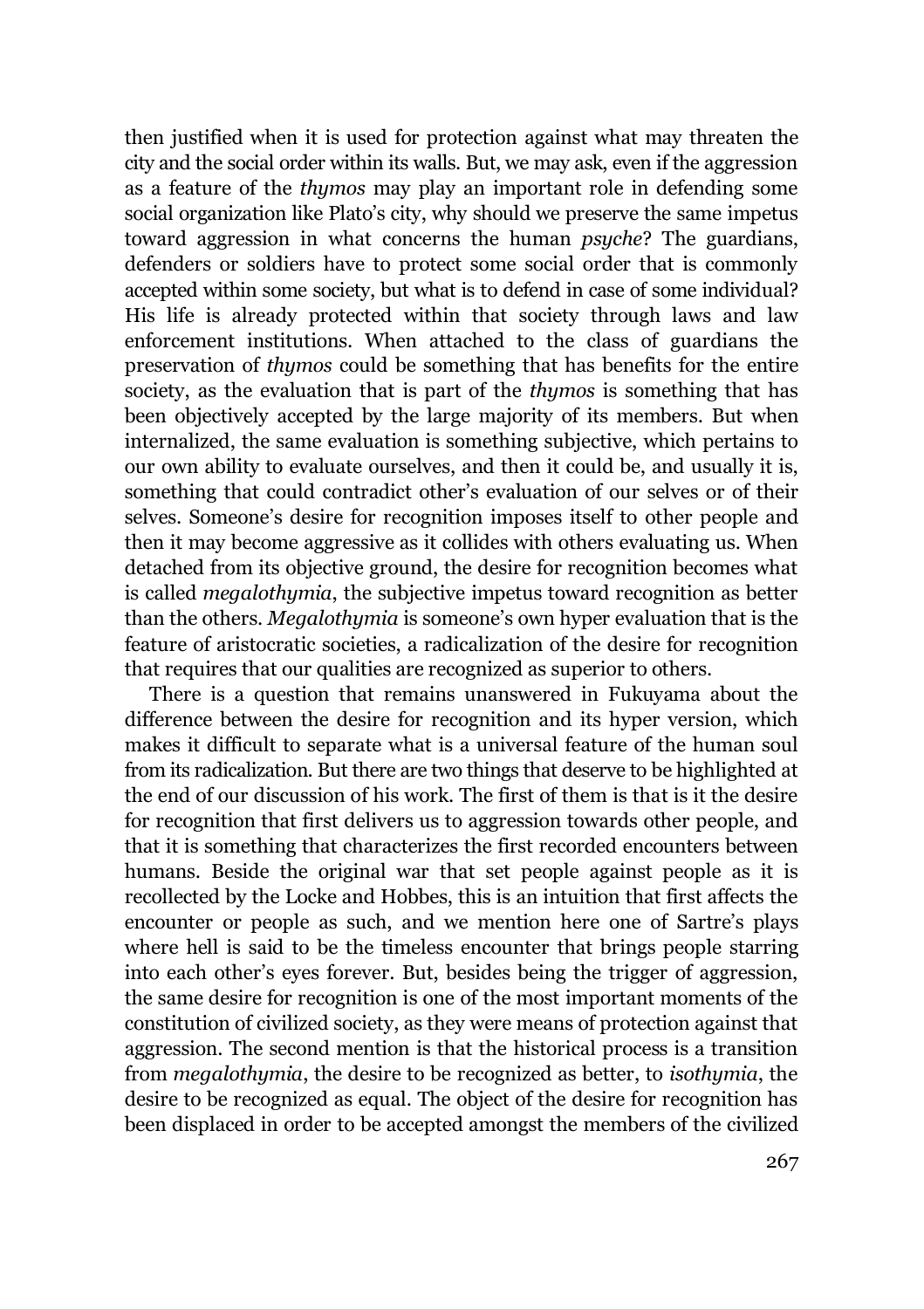societies. The aristocrat has been convinced to turn himself into some business or political man, while the social privileged remains of the desire for recognition is that desire to equality, equity and so on.

The most efficient social mechanism that has been employed in order to assure the dominance of the self preservation instinct over the desire for recognition was not the one that has been imagined by either Hobbes, Locke or even Machiavelli, which were opposing the *thymos* to self preservation or to itself, but the metaphysics of the Christianity and its two fundamental features, the sense of culpability and the guilty conscience. These are two of its most important insights that have helped the democratic, civilized societies to overcome the aggression of human nature and impose the right to universal recognition. With or without metaphysics, this is said to be the end of history: the last man is the one that embraces all men as fully recognizable in their status as human beings.

Even if we are not ready to contend something like the finality of history, we are, by large, living in a world that is more successful than the preceding ones as long as the preservation of human life and human rights is concerned. This could be disputed, but Fukuyama offers some powerful reasons for his assertion which will not be discussed here. As we saw, the preservation of human life has to be asserted against the other fundamental human instinct that is the aggressive desire for recognition or the *thymotic* dimension of one's temperament. But, along with the feeling of security and even happiness that is continuously growing in these days, there are some issues with the civilized world beyond the ones that pertain to the development of the natural sciences that may affect what is called the ecological system of our planet. We will refer here to some of the issues that are concerned with the ego-logical and not eco-logical, and there are many researches that show that the growth of civilization is often accompanied by a growth in psychic disorders, of which the most important is psychic depression. Not turning ourselves in psychologist, we will only discuss the non-pathological part of these types of issues that may be well characterized as a feeling of discontent that from time to time impedes our pursuing of personal happiness, even in a world that offers more and more means for attaining our aims, material, professional or even ethical ones.

That sense of discontent, uneasiness or even anguish is the main object of one of Freud's late writings entitled, in its English translation, *Civilization and its Discontents*. As this feeling is not something that could be easily explained and reduced to a more basic pathology, the word Freud had chosen for its expression is not a usual one: *Unbehagen*. For its translation, Freud suggested "discomfort" but the final and official translation retained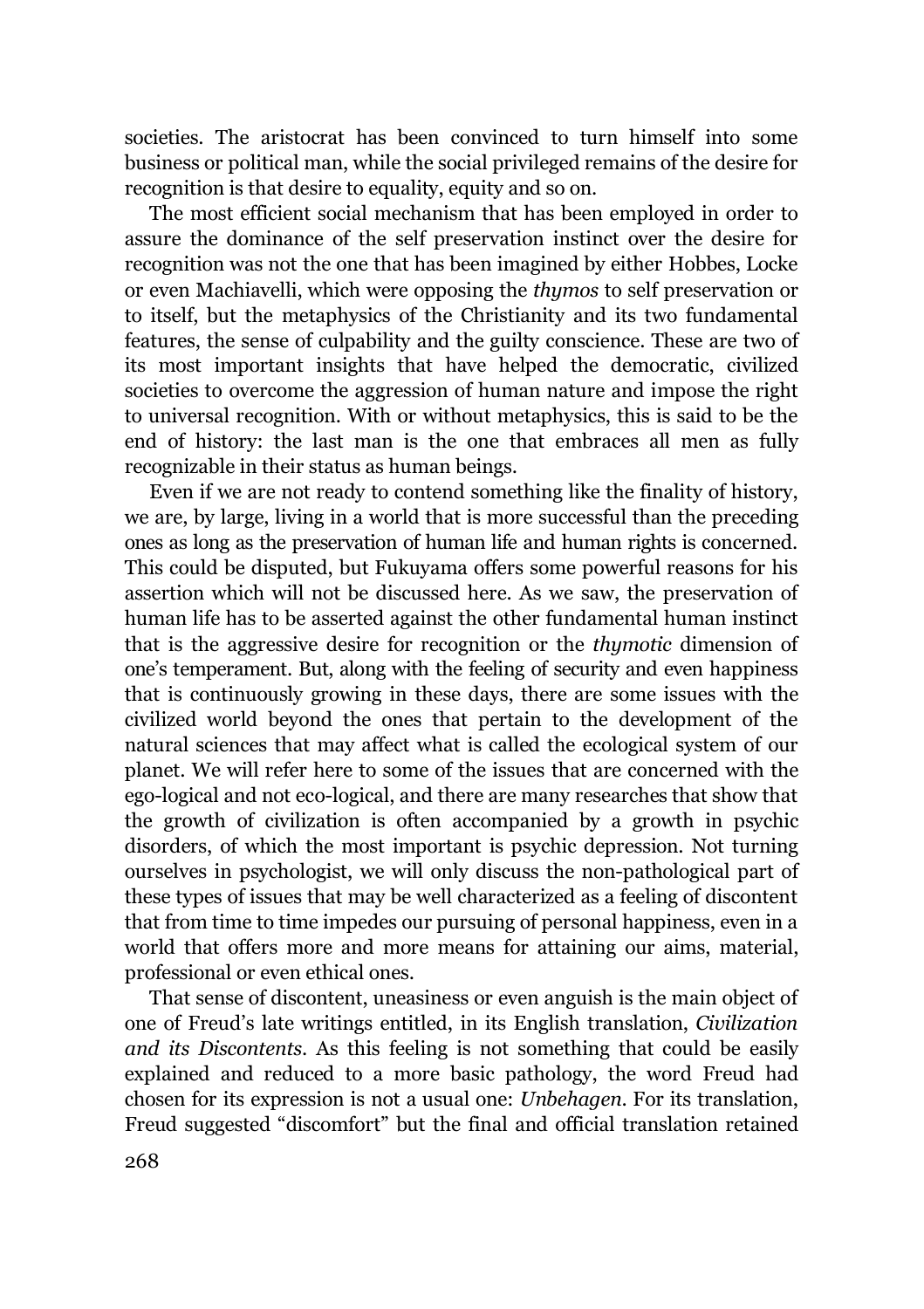"discontent" as the most expressive term for Freud's intentions. The story, critically reduced to its basics, unfolds as follows: the rise of civilization is something that has developed in order to protect man's basic needs for protection against both nature and his fellows. This is not a new story, as we already saw that is something like a common assumption among the civilization's story tellers. And what follows, as even Freud admits, is no news. Civilization has its counterpart that is set against individual's basic tendencies and impulses, one of them being the impetus to aggression towards other people.

The main two pillars of the civilization that Freud emphasizes are the compulsion to work, which was created by external necessity, and the power of love, which made the man unwilling to be deprived of his sexual object, the woman--, and made the woman unwilling to be deprived of the part of herself which had been separated off from her child. Eros and Ananke [Love and Necessity] have become the parents of human civilization too. (Freud, 1961b, p.48)

In order to attract people towards each other, civilization had to institutionalize someone's natural affection for other in two ways: first, the erotic compulsion had to be restricted to a single companion, and then, it had to be sublimated while its object was displaced towards his fellows. We are now talking about several ways of loving someone, which are rooted in the ancient division that was made by Christianity between Eros and Agape. Anyway, it seems that the work of civilization had to be on the right track while love was supposed to be the common denominator of human societies. What could be wrong with that picture which is an approximation of the Christian ideal demand of loving your neighbor more than you love yourself or loving your enemy? The problem is that, if we turn to ourselves, any introspection which is not superficial, any critical evaluation of our real intentions shows that these are by far removed from that ideal. The Christian command seems contra factual. The historical factuality shows that men are not gentle creatures who want to be loved, and who at the most can defend themselves if they are attacked; they are, on the contrary, creatures among whose instinctual endowments is to be reckoned a powerful share of aggressiveness. As a result, their neighbour is for them not only a potential helper or sexual object, but also someone who tempts them to satisfy their aggressiveness on him, to exploit his capacity for work without compensation, to use him sexually without his consent, to seize his possessions, to humiliate him, to cause him pain, to torture and to kill him. *Homo homini lupus* (Freud, 1961b, p.58)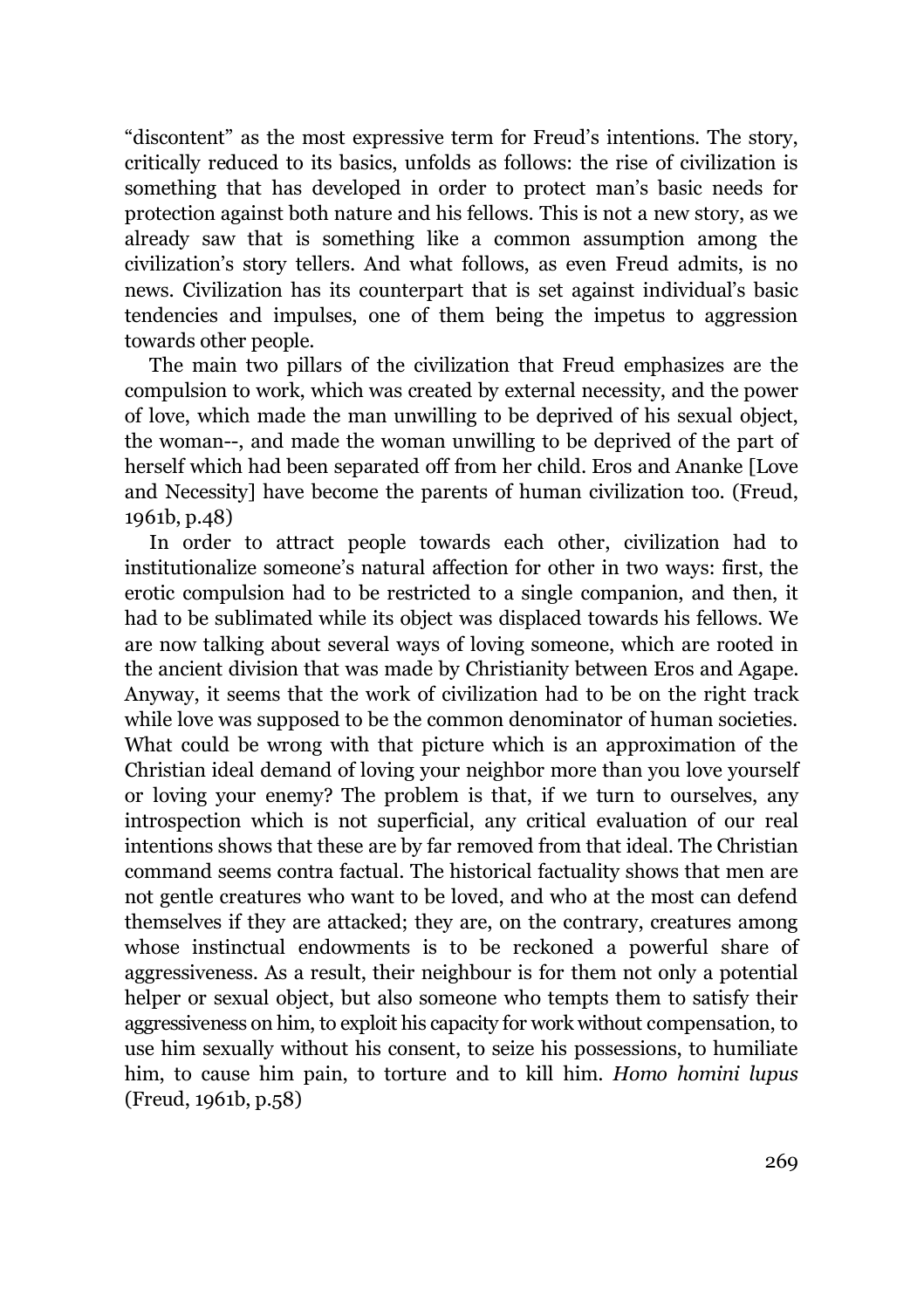If we remember what has been said before about the spring and growth of the first communities out man's state of nature, there are reasons to be conjectured that the ideal command of universal love is nothing that a reaction against this natural tendency to aggression. As we remember, we concluded our discussion about Fukuyama's last man by stating that the most effective social mechanism for taming this aggressive impetus was the Christian metaphysics and its Pandora's Box where men first found the gifts of culpability and guilty conscience. What Freud does is to trace both this tendency to aggressiveness and its counterpart back to some more primary functions of our psychical apparatus. There is one mention to be made here. Freud's writing that concerns us here is one of his latest and the author had to suppose that the reader is already accustomed with at least some psychoanalytical concepts and theories that he had been developed. The corollary of this is that, even if Freud's latest writings may be considered as engaging large phenomena like history, culture and civilization, his main assumptions and concepts that are employed in order to explain and clarify these processes are difficult to understand and interpret unless someone get familiarized with the former ones. This is a deficiency of the interpretation that cannot be overcome here but we will try to present some of Freud's theoretical acquisitions that may concern the reader of Freud's analysis of historical phenomena. The structure of human psychic is the expression of a continuous movement of psychical energy, while its main principle is the constancy principle or the pleasure principle. The pleasure principle is the one that is trying to make us all happy by keeping the excitation of the psychic to a minimum. When the psychic is excited, from either internal or external stimulus, it delivers a quantity of energy that has to be diminished, and this is made by satisfying the demands of the former impulses. But the Ego soon discovers that his desires are impossible to be satisfied on its own, without considering what is external to it. Then, as the Ego is confronted with reality, another principle intervenes in order to assure the Ego's survival, and that is the principle of reality which regulates the functioning of the pleasure principle, according to the demands of the surrounding world.

What has to be considered is that these principles are opposing each other, the pleasure principle continuously demanding satisfaction beyond the reality principle, while the latter is concerned to impose social constrains and restrictions to the former, that makes its demands socially accepted. This antinomic couple is for the first time questioned in one of Freud's essays from 1920, *Beyond the Pleasure Principle*, where we witness the apparition of another primary compulsion that set the movement of psychic energy against its formal directness, and that is the instinct of death. This instinct is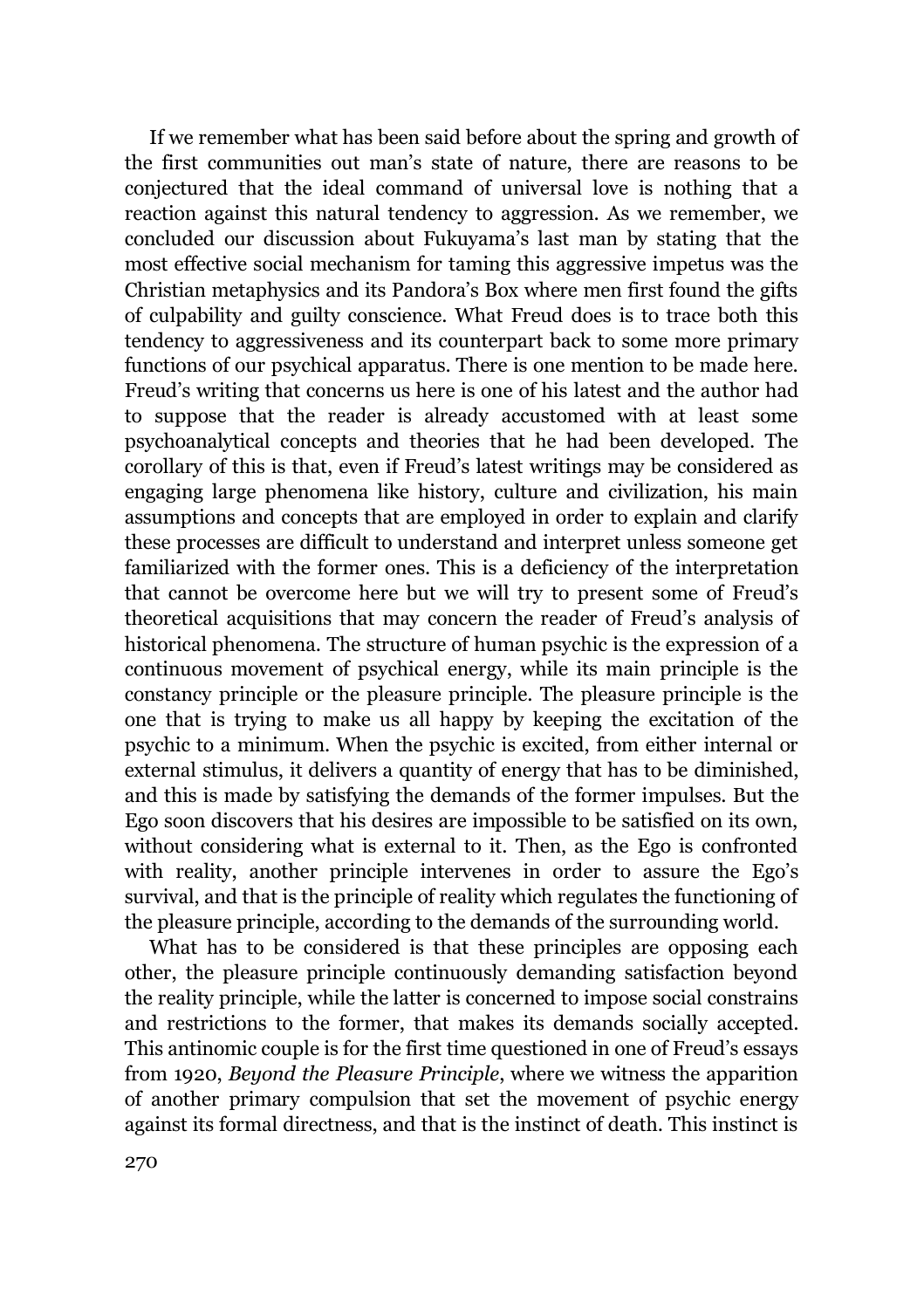said to be even more primary that the pleasure orientated movement of psychic energy that was seeking to preserve the survival of the Ego and of the human species. The instinct of death is still a preserving one, but that is set to preserve some initial, archaic state of development, the inorganic one. It is set to destroy the units that were created though the double play of the pleasure and reality principles.

The death instinct is operating on all levels, biological, psychological and cultural, but its most obvious dimension or representative is the appetite for destruction that is discoverable on the large scale of historical events. While both the development of an individual and societies are the function of the preservation instincts of hunger and love, ego instincts and object instincts, the other main component of the same development is the compulsion to aggression that is a derivative of the death instinct. The two pillars are not so much Eros and Ananke, but Eros and Death. The aggression brought by the death instinct that is first directed towards Ego's own destruction, is usually diverted and directed towards some external object, through a defense mechanism of the Ego that is the work of the Eros. The paradox is that the death impulse does not contradict the satisfaction demanded by the pleasure principle, and Freud will emphasize the narcissist satisfaction of a carried on aggressive act, or the satisfaction that is felt through sadism. The social dimension of aggression comes as a confirmation of its psychological feature where it is usually found to accompany the Eros, as we may find out in phenomena like narcissism and sadism.

The dialectic of Eros and Thanatos is more complicated and more refined then it first appears. When we revise our lecture, it seems as we encounters more and more paradoxes in Freud's analysis. Freud is only mentioning that the diversion of the death impulse and its aggressive corollary towards the external world is a work of Eros. But Eros is the one that, in the mean time, is also the principle of attraction that creates the human communities that evolve into larger social aggregates. There is no clear explanation of this seemingly contradiction, and we have to search for it into the intricate relationships between the death instinct and erotic one, or the ego-istic instinct of preservation versus the species preservation.

As Freud's analysis is unfolding on both levels we see that the individual development parallels the development of social communities. As the aggressiveness of the ego first turns against itself, when diverted, the social pathology of aggression set it against society, turning it into the greatest enemy of the civilization. And the society retaliates by restricting the satisfaction demanded, by institutionalizing the punishment for aggressive acts. This institutionalization is interiorized and disguised through the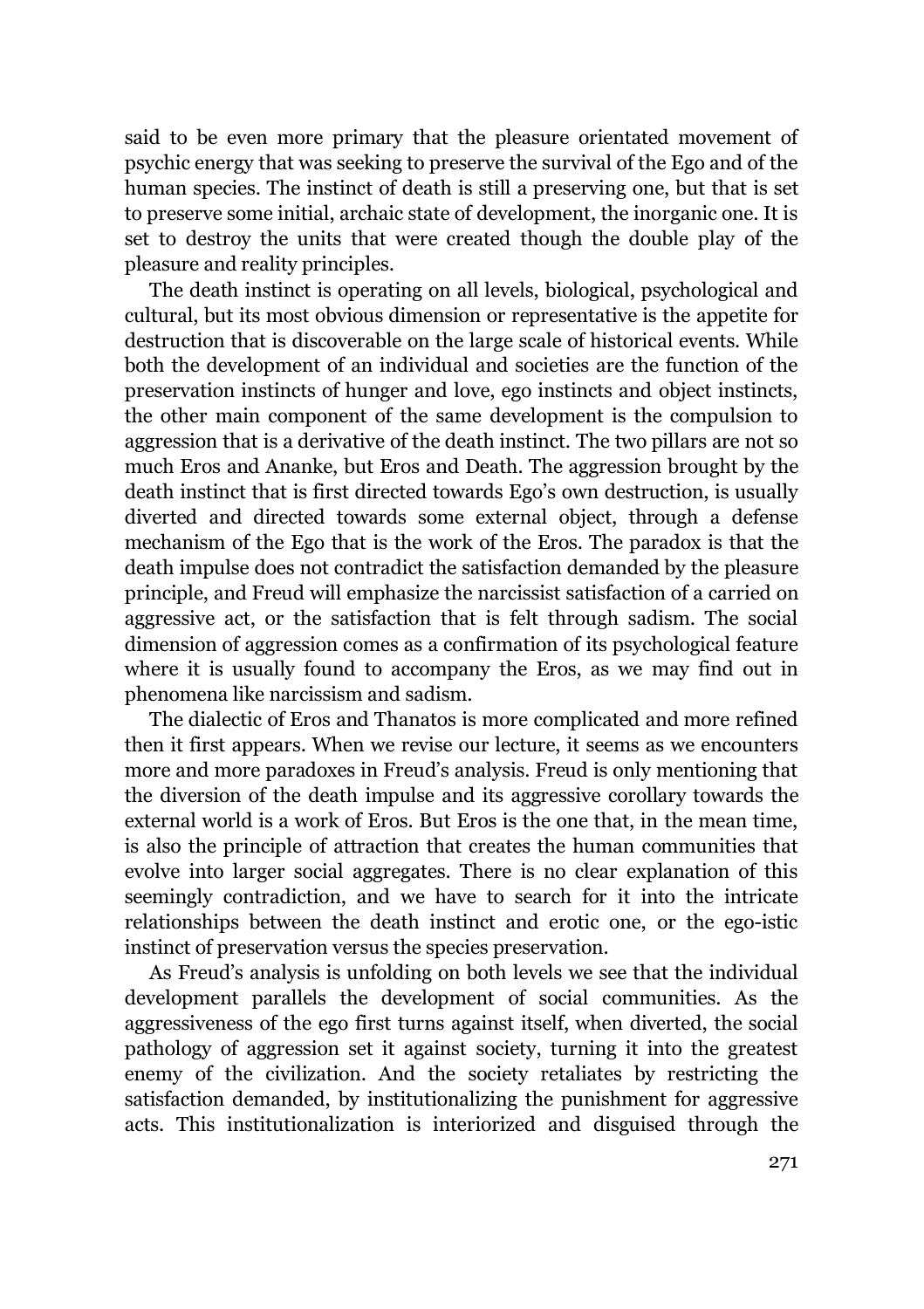internal representative of the external authority, the Super-Ego. This is a later acquisition of both psychic and social development that evens the act of aggression with the mere aggressive intention, and this is the moment when the guilty conscience is making its appearance. The aggressive conscience is the internal substitute of the aggression that is to be expected from external authority and we may find a proportional direct relation between the renunciations that are voluntary adopted and the enhancement of the aggression on behalf of the super-ego. Freud offers a quantitative – economical explanation of this paradoxical relationship. As the quantity of aggressive energy remains the same within the psychic apparatus, the aggressive energy that has been disaffected by voluntary renunciation is took over by the superego increasing its own aggressiveness towards the ego. The outcome is the continuous growth of that feeling of uneasiness or discontent that parallels any movement of the civilization.

Fukuyama contends that we may be more and more happier, but maybe the end of history means living in societies composed only by members that had lost entirely their desire to be recognized as better, their willingness to fight for and protect the common good, their sense of justice, and these are the societies that have as their most valuable possession the desire of individual to self preservation. If we listen to Freud, the sense of discontent is the one that could reverse the direction towards universal happiness, as the limit of this feeling is the growth of psychic disorders while psychic depression could turn into the one of the largest phenomena in the following years (for this, I find one work to be inspiring, *The Noonday Daemon, An Anatomy of Depression*, written by Andrew Solomon, but there are many books and articles on this topic).

So, what are we left with, at the end of our brief journey through aggression, history, happiness, love and death? Beside it being an object of analysis and explanation, aggression poses a problem: it is a phenomenon to which we should all oppose but, at the same time, it seems to be a constitutional feature of our own and of our society's development. If, as it seems that our discussion has turned us all into bad, aggressive people, what could be said about the moral debate which usually opposes the human nature and the moral law? One of Kant's moral axiom suppose that we should all behave as listening to a maxim that we wish to turn into an universal one. We surely don't want other people to behave aggressively towards us. We react badly to aggression, although aggressiveness is something that is a latent feature of anyone's comportment and we remember Sartre's words, that we don't need some other world to find hell, it helps us just to look into other people's eyes.